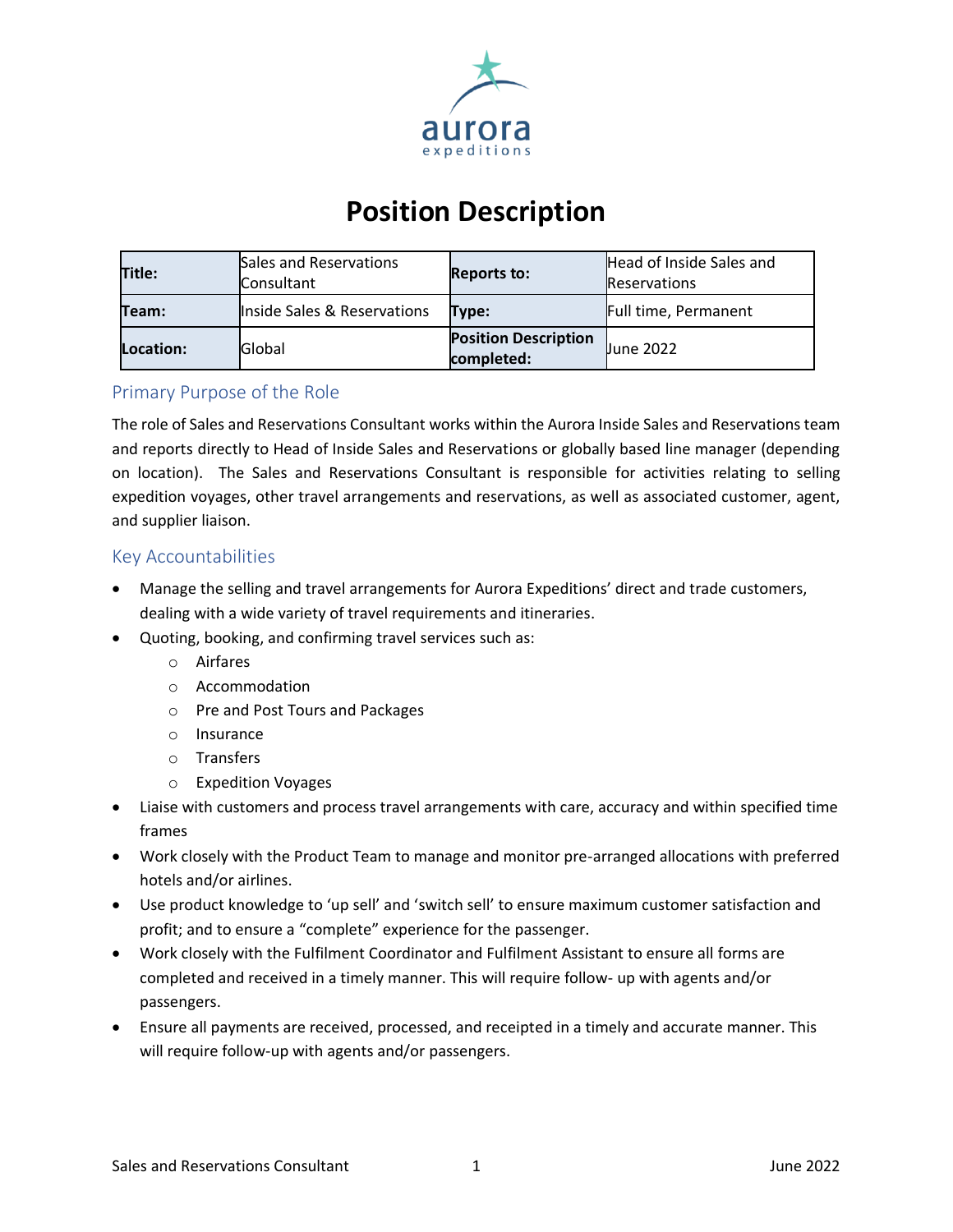

- Ensure prompt action to effectively manage delays, changes and/or emergencies associated with pre/post, accommodation/extension and the ship. This may require liaising with your global counterparts to effectively solve a situation (may be out of hours as required).
- Ensure administrative tasks associated with travel arrangements are completed in a timely and accurate manner, including but not limited to hotel rooming lists, passenger and luggage transfer lists, turnaround day activities and logistics, reports/summaries for the ship, etc.
- Participate in Product and Sales Training sessions, both internally and externally to maintain relevant and up-to-date knowledge on Aurora Expeditions' product offerings
- Prepare and send final documentation to both direct and trade customers
- Participate and/or assist as necessary in out-of-hours work functions.
- Work with a 'continuous improvement' mindset: actively seek and implement process improvements.
- Assist with managing group bookings (as required).

# Key Challenges

- Aspects of this role require effective communication and liaison with operations staff, agents and suppliers across multiple time zones. At times, this may entail out-of-hours work (eg, if there is an unforeseen delay in the ship schedule).
- This role requires effective time management and excellent communication within a gloabl team environment.
- This role requires elements of autonomy and the ability to manage priorities in a global, fast paced market
- Ability to be a team player while working within a larger global team requiring flexibility and adaptability.

# Capabilities, Experience and Qualifications requirements

# Qualifications & Experience

• 3+ years recent experience in a travel consultancy role.

#### Skills

- Sound knowledge of travel agency-based accounting practices, processes and technology.
- Solid airfare experience with the ability to book complex international itineraries.
- Knowledge and experience in dealing with overseas tour operators.
- Ability to understand and develop quotes involving multiple foreign currencies.
- Thorough understanding of travel insurance products, and the legal and statutory requirements of being an insurance provider.
- Solid product knowledge of international destinations, including experience with South American and European destinations.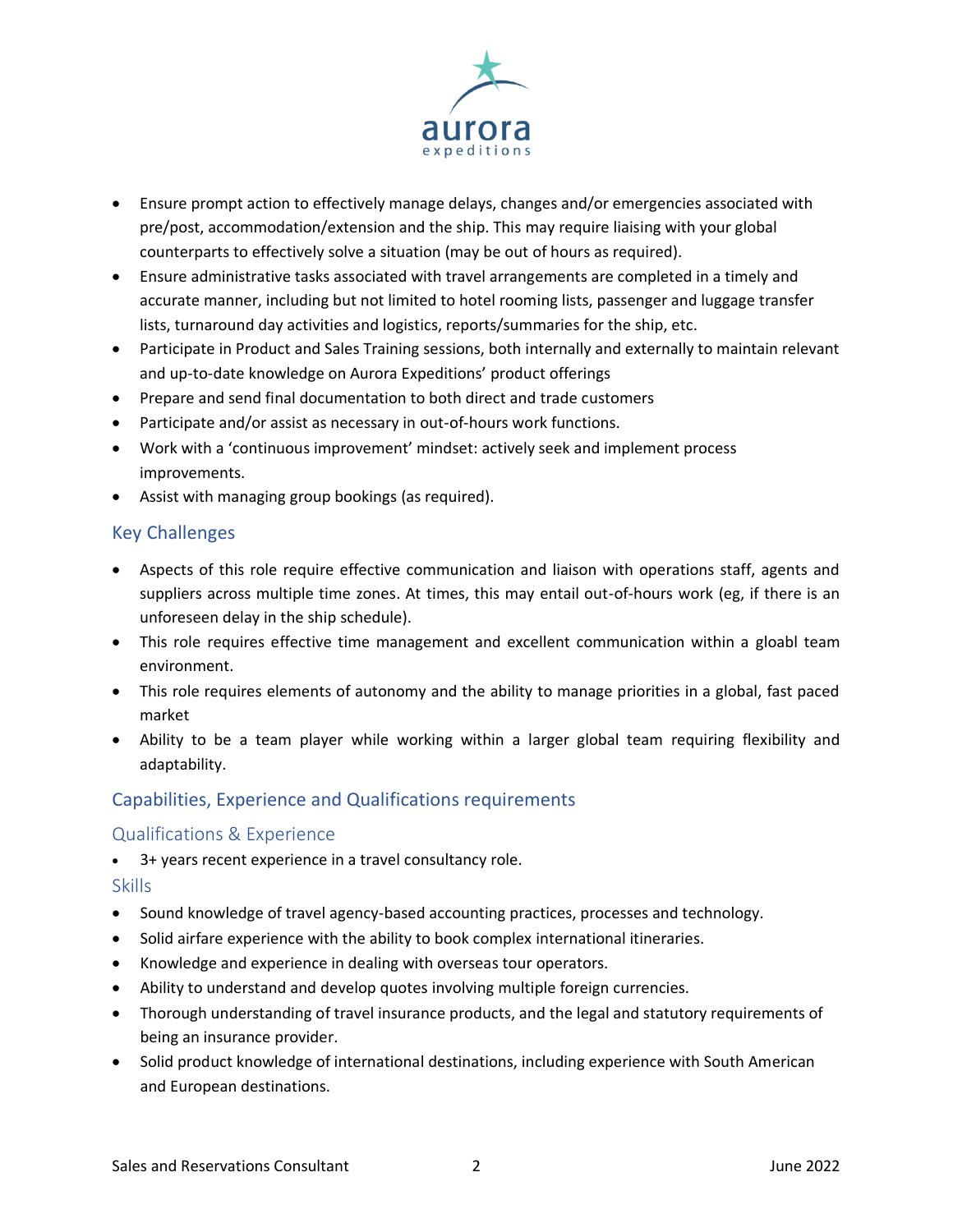

- Previous experience and knowledge of adventure/expedition travel to remote areas (desirable).
- Experience working on group bookings (desirable).

#### Knowledge

- Expert knowledge of MS Office.
- Working knowledge of relevant tools and technologies, including but not limited to Salesforce and GDS technologies (Amadeus preferred).
- Understanding of Expedition Cruise and Adventure Travel products (preferred).

#### Attributes

- Exceptional customer service skills, with the ability to liaise with a wide variety of customers.
- Adaptable and flexible. Willing to take on tasks outside key responsibilities, as required.
- Ability to work well as part of a small team.
- Outstanding time management and organisational skills
- Ability to manage multiple projects and tasks efficiently and effectively.
- Strong attention-to-detail and accuracy.
- Analytical skills, with a proactive attitude to continuous improvement
- Self-motivated, a positive attitude and willingness to learn.
- Excellent interpersonal and communication (written and verbal) skills.
- Enjoy a face-paced atmosphere, with lots of variety.
- Appreciation and respect for natural and cultural environments.

#### Key Relationships

| <b>Who</b>                          | Why                                                                                      |  |  |
|-------------------------------------|------------------------------------------------------------------------------------------|--|--|
| <b>Internal</b>                     |                                                                                          |  |  |
| Head of Inside Sales & Reservations | Direct report                                                                            |  |  |
| Inside Sales & Reservations Manager | Direct report if in a globally based Sales and Reservations<br>role.                     |  |  |
| Inside Sales & Reservations Team    | Foster a positive team culture with colleagues                                           |  |  |
| Sales Team                          | Work closely with APAC and Global BDM's and Sales<br>Directors to achieve common goals.  |  |  |
| Marketing                           | Customer feedback, market intelligence and intuition.                                    |  |  |
| IT and Systems                      | Systems feedback, improvement ideas and participating in<br>development programs.        |  |  |
| <b>Expedition Team/management</b>   | Liaise with Expedition Team Management on customer<br>booking enquiries.                 |  |  |
| Product                             | Attend product training sessions and provide customer<br>feedback.                       |  |  |
| <b>External</b>                     |                                                                                          |  |  |
| Customer                            | Liaising with your direct customer or trade partner on<br>booking enquiries and queries. |  |  |